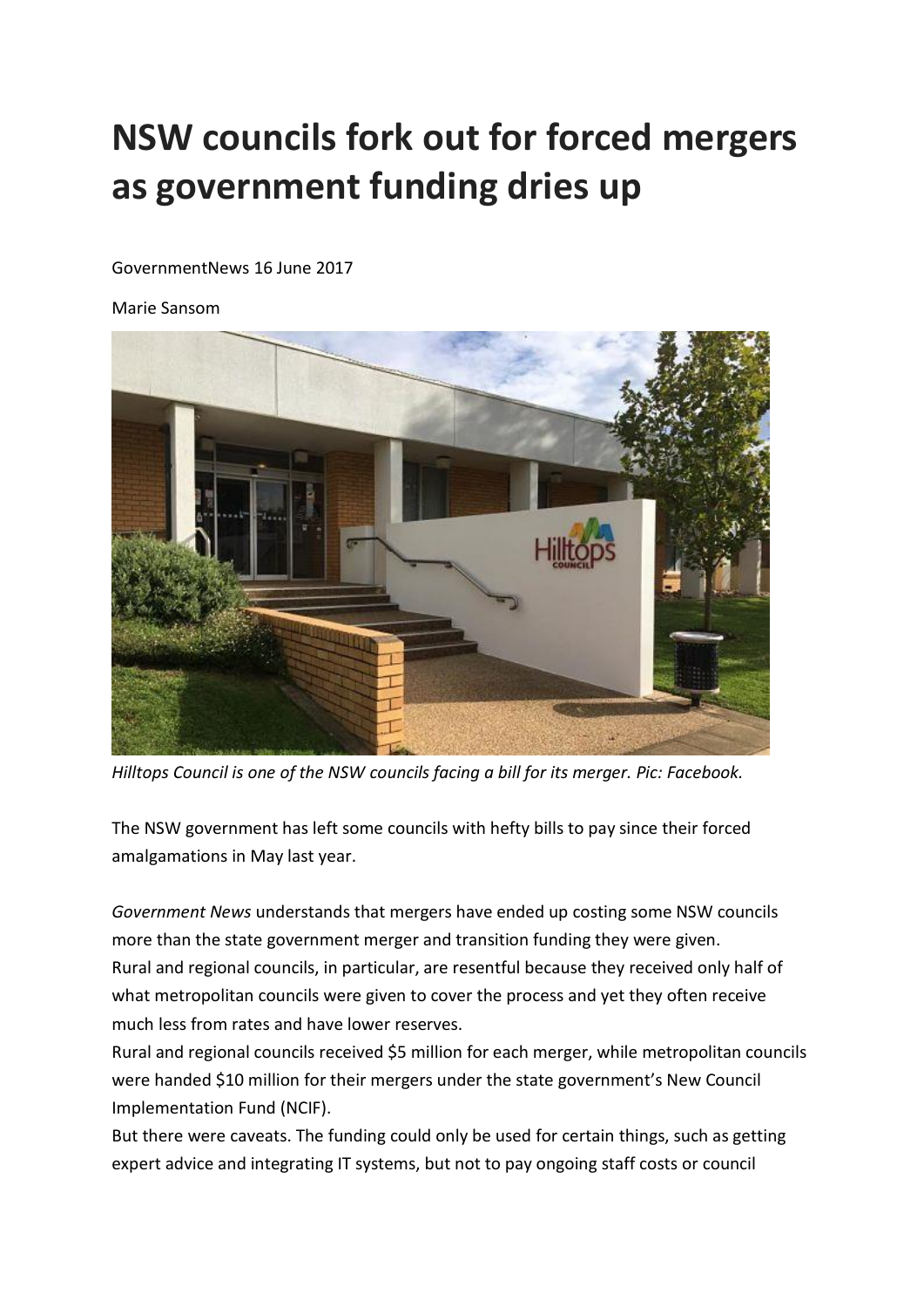administrators, who replace councillors and mayors until the local government elections in September.

Councils were also given between \$10 to \$15 million of Stronger Communities funding to go towards community projects and infrastructure.

Despite the funding, some councils are finding there is a reality gap.

Hilltops Council, a merger between Boorowa, Harden and Young Councils in the South West Slopes of the state, [estimates that it will end up spending \\$6.5 million on its merger,](http://hilltops.nsw.gov.au/wp-content/uploads/2016/12/Community-Summer-Newsletter-19DEC.pdf) a shortfall of \$1.5 million.

Greens MP and Local Government Spokesperson David Shoebridge said residents of the three former council areas would be 'shaking their heads' at the figures and wondering where the \$1.5 million extra would come from.

"Every independent expert said at the start of this process that amalgamations would be more expensive and more disruptive than the government pretended, and now we are seeing this come true," Mr Shoebridge said.

"The incompetence of the Coalition is really staggering, and now they are expecting residents in the local councils they have destroyed to meet the cost of their failure." Hilltops General Manager Anthony McMahon said he did not understand the logic behind giving rural and regional councils significantly less funding to cover their merger costs than their metro counterparts.

"In our case, we've been responsible for bringing three councils together that are geographically separated," Mr McMahon said.

"We're also a water utility and we have additional constraints in relation to having two former councils with populations under 5,000, which means we have to comply with Section 218CA of the Local Government Act. These factors are not a consideration for metro councils."

The council will finalise its transitional costs and then consider whether to lobby the state government for the money.

"We're focused on ensuring Hilltops Council is adequately resourced to complete the merger process, and will be making representations to Minister Upton accordingly," Mr McMahon said.

"We've made clear our determination in ensuring the community does not pay for mergerrelated costs."

But it is not only regional councils who have been left to pick up the tab for the mergers most of them fought hard against.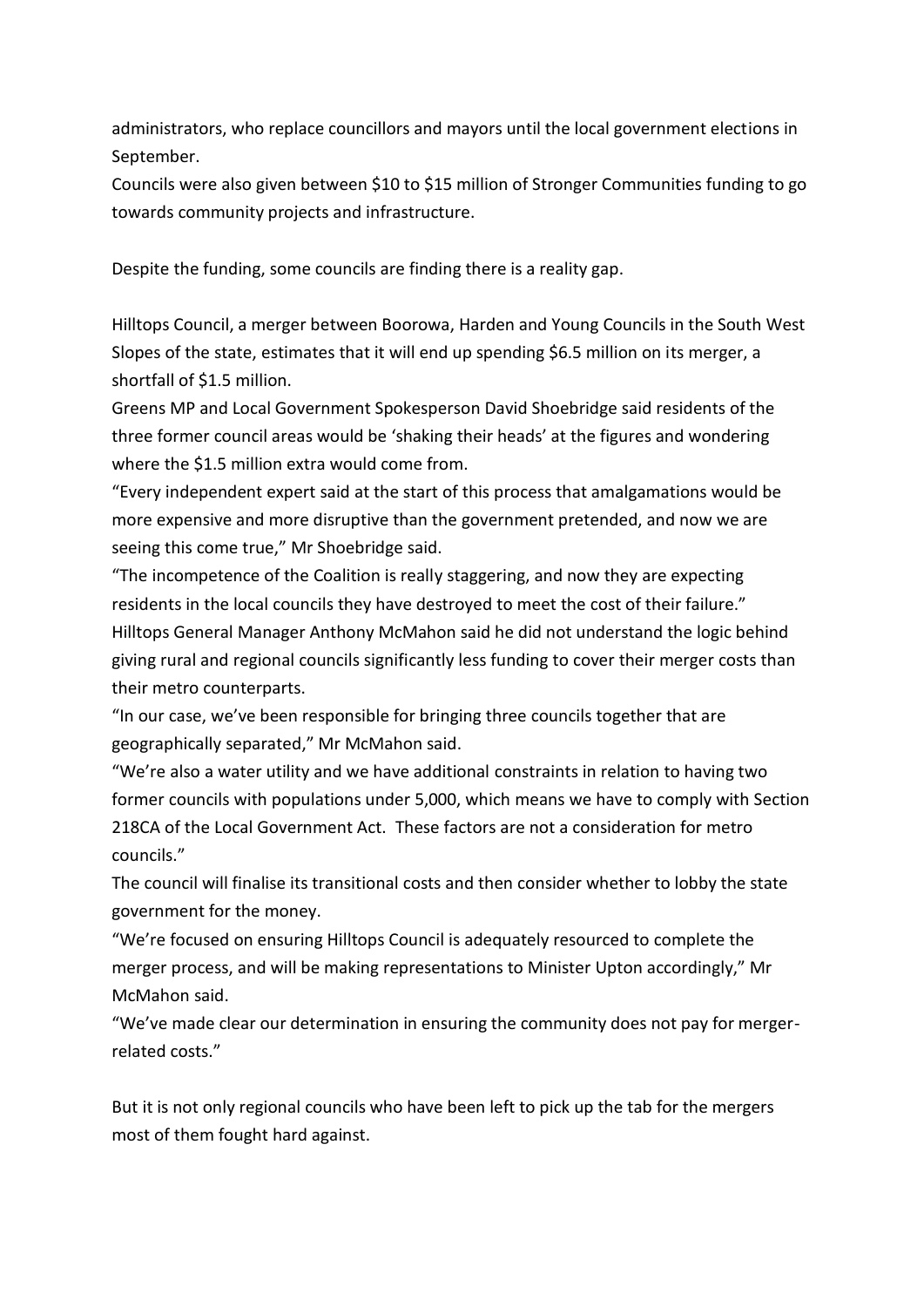Sydney's Northern Beaches Council, an amalgam of Manly, Pittwater and Warringah Councils, received \$10 million for its upfront merger costs and has only \$105,000 left in the kitty.

The council's biggest outlays were \$2.5 million for staff redundancies and \$2.8 million for system integration.

Northern Beaches Council acknowledges it faces further restructuring costs in the draft of its [2017-2018 Operational Plan.](file:///C:/Users/msansom/AppData/Local/Microsoft/Windows/INetCache/Content.Outlook/805QJ3G3/NBC%20OPERATIONAL_PLAN.pdf)

"It is recognised that council will incur further restructuring costs such as the cost of integration, aligning positions within the new organisational structure and new salary system which will exceed the funding provided," says the plan.

"Accordingly the Long Term Financial Plan has been prepared on the basis that once the NCIF has been fully utilised, existing budgets will firstly be used to pay for those merger and transition costs not funded through this mechanism prior to the identification of net savings."

Brian Halstead President of Save Our Councils Coalition, a community group against forced council mergers, said a funding shortfall had always been on the cards.

"The amount that the government allowed was based on the KPMG report, which under costed amalgamations and because they're not allowing councils to book the ongoing staff costs and administrators against the funding," Mr Halstead said.

He said some council staff were spending 25 per cent of their time managing the merger process, including harmonising service delivery and staff pay and conditions, and that NSW Premier Gladys Berejiklian should stump up the extra cash.

"If I was a ratepayer, I would be thinking that these amalgamations have been forced on them by state government. It's only reasonable that the state government bear the costs of amalgamation but I doubt any of the administrators will [ask] because they're paid public servants."

Local Government NSW (LGNSW) President Keith Rhoades said he was not surprised that merger costs had exceeded the funding available.

"LGNSW, along with a number of academics and other experts, argued strongly throughout the process that there was a strong potential for additional costs," Mr Rhoades said. "It was always clear that the cost of individual amalgamations would vary from council to council depending on readiness, systems compatibility, staff skills etc and in fact this is one reason why forced amalgamations can be more difficult than those that are achieved voluntarily, after extensive meaningful consultation."